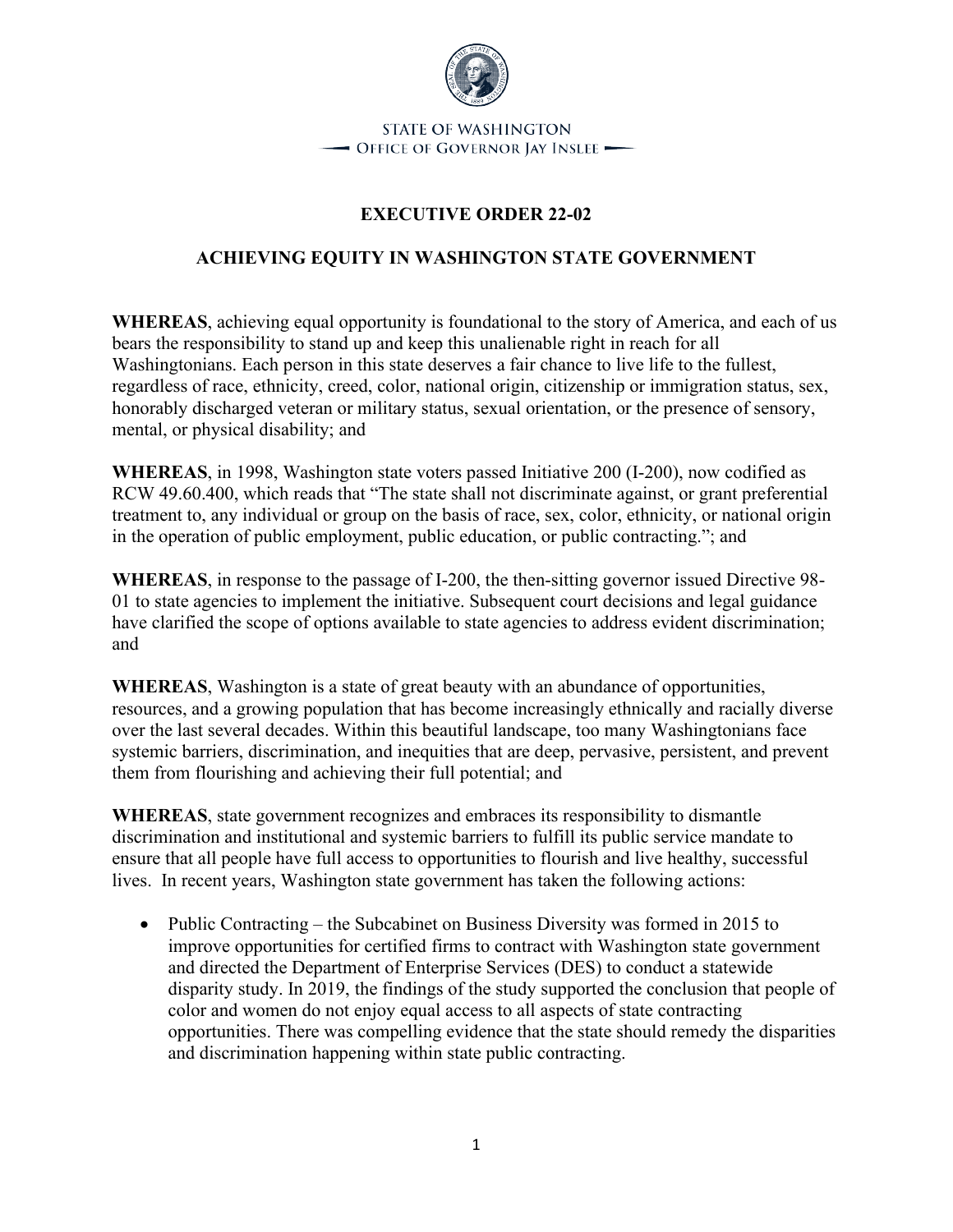The Subcabinet on Business Diversity has begun to implement many of the recommendations from the disparity study, including but not limited to: a) the development and implementation of an electronic data collection and monitoring system, b) examination of current best practices, c) outreach to state agencies, certified businesses, and diverse-owned businesses that are in industries with low minority utilization by the state, d) improving technical assistance to businesses and agencies, and e) increasing direct buy limits to \$40,000 for small and certified firms.

- Public Employment In 2020, State Human Resources (SHR) Directives 20-02 and 20-03 were issued to all executive branch agencies. SHR Directive 20-02 requires all impacted agencies to: a) update or create diversity, equity, and inclusion (DEI) plans and procedures, b) train recruitment staff on mitigating bias in the job application process, c) set workforce diversity goals, d) conduct regular reviews of agency diversity data by leadership, e) develop pathways and connections with higher education, and f) review the diversity of candidate pools for past job opportunities. SHR Directive 20-03 requires all impacted agencies to create policies for: a) diversity, equity, and inclusion, b) respectful work environment, c) anti-discrimination, harassment, and sexual harassment, and d) reasonable accommodation.
- Equity Office The Office of Equity was established to:  $(1)$  promote access to equitable opportunities and resources that reduce disparities and improve outcomes statewide across state government per its authority in RCW 43.06D.020, (2) support state agencies in our commitment to be an anti-racist government system, (3) serve as a tool to root out racism and other forms of discrimination in state government, and (4) publish and report the effectiveness of agency programs on reducing disparities using input from the communities served by those program.

The Equity Office is partnering with the public workforce and communities to develop the state's comprehensive equity strategic plan and outcome measures designed to bridge opportunity gaps and reduce disparities.

**WHEREAS**, in December 2020, I declared that Washington will be an anti-racist state, and committed to take actions that hold our state to that commitment. I proposed an historic equity package of policies and funding that reflects our dedication toward disrupting the harmful systemic cycle of racism and inequity.

**NOW, THEREFORE**, I, Jay Inslee, Governor of the state of Washington, by virtue of the power vested in me by the Constitution and statutes of the state of Washington, do hereby rescind Directive 98-01 immediately and direct as follows:

1. Public Contracting – As the state agency responsible under chapter 39.19 RCW for developing programs to maximize opportunities for minority- and women-owned businesses in public contracting and procurement, the Office of Minority and Women's Business Enterprises (OMWBE) is charged with the implementation of Executive Order (EO) 22-01. EO 22-01 requires all executive and small cabinet agencies to use the newly developed Tools for Equity in Public Spending. OMWBE will continue to be the lead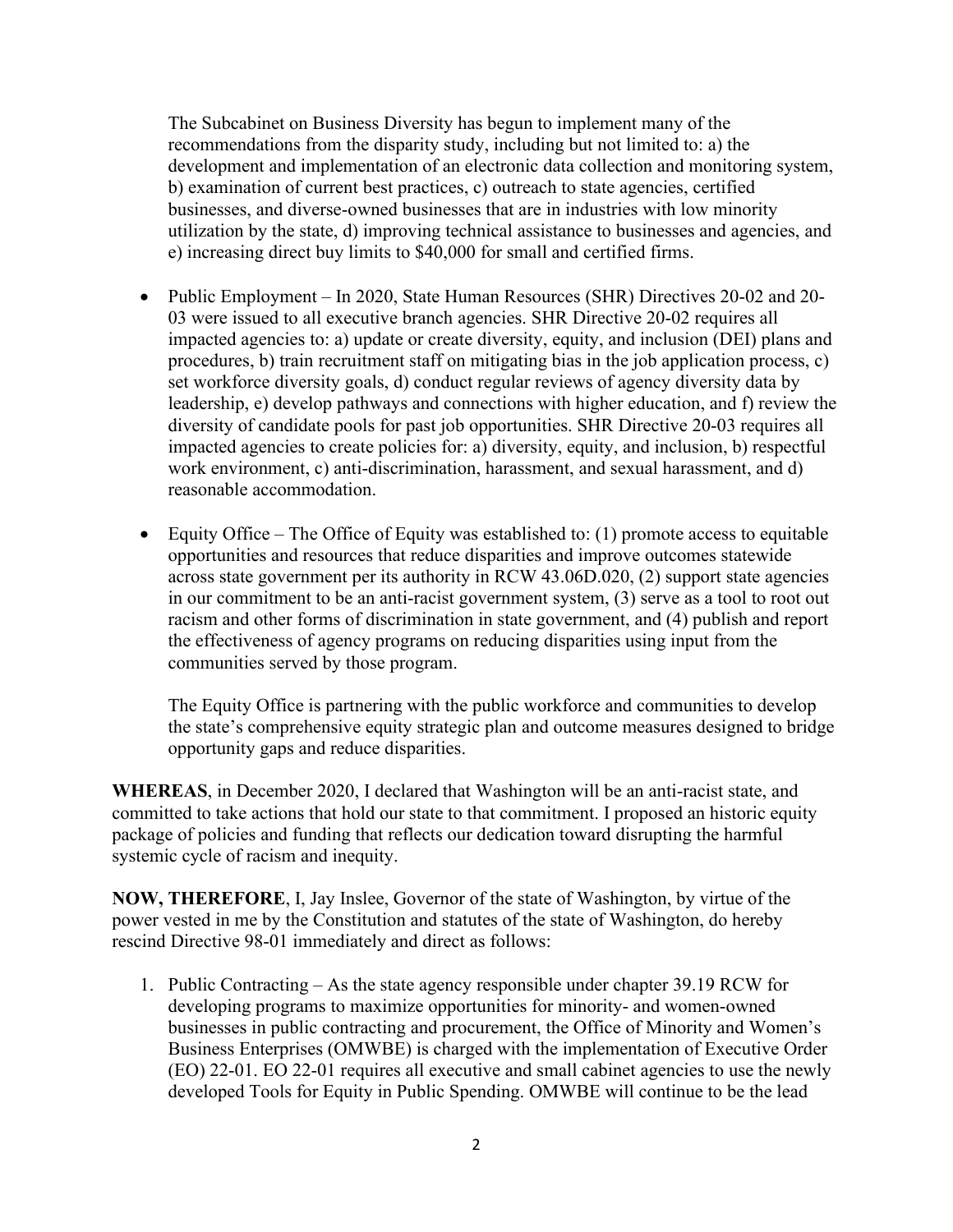agency responsible for implementing the Roadmap to Contracting Equity that was developed in response to the 2019 Statewide Disparity Study.

2. Public Employment – All executive and small cabinet agencies will continue to follow SHR Directives 20-02 and 20-03. The Director of SHR will consult with the Office of Equity to deliver a report to me that reviews and evaluates each agency response to SHR Directives 20-02 and 20-03.

SHR will proactively address and dismantle oppressive systems and practices in the workplace and build new, equitable systems to achieve a workforce that is representative of the diversity of Washington and practices cultural humility. SHR will deliver to me a strategy to accomplish these objectives by October 2022.

SHR is further directed to: 1) in consultation with the Governor's Committee on Disability Issues & Employment, review and recommend any updates to EO 13-02 to improve employment opportunities for individuals with disabilities with the State of Washington; and 2) issue a directive to require all cabinet agency employees to complete DES's DEI training.

3. Public Education – The Washington Student Achievement Council is directed to prepare a report describing the differences in patterns of access and success across student subpopulations, the faculty and staff equity demographics at public educational institutions, and the scope and progress of existing programs designed to identify and remedy discrimination in our higher education system. The report will also describe gaps in these programs and additional recommended actions.

I will also solicit the views of the Superintendent of Public Instruction as to any additional steps needed to identify and address discrimination in our K-12 school system.

4. Public Services – All executive and small cabinet agencies shall identify ways to bolster access to state services by reducing barriers and eliminating inequities in all aspects of agency decision making, including but not limited to, service delivery, program development, policy development, staffing, and budgeting.

The rescission of Directive 98-01 does not alter other state and federal legal requirements applicable to affirmative action measures. As agencies implement this Executive Order, they are directed to consult with the Office of the Attorney General, SHR, and the Office of Equity.

I will convene a cabinet-wide and community summit in October 2022, to report on the state strategy and agency plans, and discuss the progress on implementing this Executive Order.

I recognize the traumatic and long-lasting impacts of discrimination, racism, and oppression. I also recognize that Washington state government has the responsibility and the ability to make a difference for all of us—employees, the people served, and current and future generations of Washingtonians. This order, alone, will not create equity in our state, but this is a necessary next step.